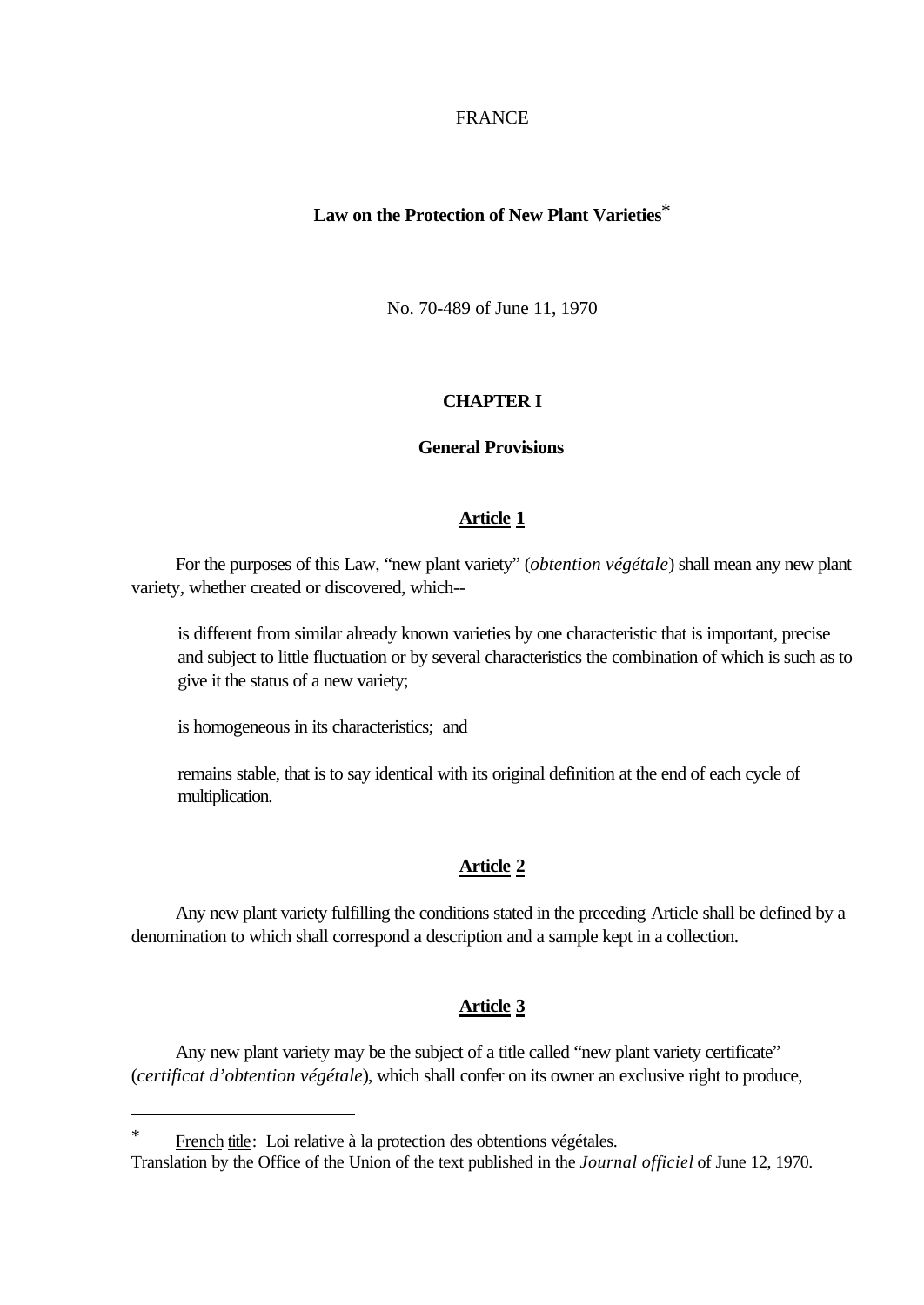introduce into the territory to which this Law applies, sell or offer for sale all or part of the plant or any element for the reproduction or vegetative propagation of the variety or of varieties derived from it by hybridization where their reproduction requires the repeated use of the original variety.

Under the conditions provided for in Article 39 below, the provisions of the preceding paragraph shall be applied progressively to the various plant species according to the evolution of scientific knowledge and of the means of verification. The elements of the plant to which the breeder's right relates shall be determined at the same time for each such species.

# **Article 4**

There shall be set up under the authority of the Minister of Agriculture a Committee for the Protection of New Plant Varieties chaired by a magistrate and composed of a number of persons, from both the public and the private sectors, qualified by reason of their theoretical or practical knowledge of genetics, botany and agronomy. The Committee shall either issue the certificate, with effect from the date of application, or reject the application, stating the reasons for so doing.

# **Article 5**

The certificate shall be issued only if a preliminary examination has shown that the variety being the subject matter of the application is a new plant variety within the meaning of Article 1.

The Committee may dispense with the preliminary examination if it has already been carried out with sufficient references in another country party to the Paris Convention of December 2, 1961<sup>1</sup>. The Committee may also call upon foreign experts.

## **Article 6**

The duration of the certificate shall be twenty years from the date of issue. It shall be fixed at twenty-five years if the constitution of the elements for the production of the species requires a long period of time.

## **Article 7**

A plant variety shall not be deemed new if, in France or elsewhere, and prior to the date of filing of the application, it has received sufficient publicity to enable exploitation or has been described in an application for a certificate or in an unpublished French certificate, or in an application filed abroad and enjoying the priority provided for in Article 10 below.

l

<sup>1</sup> International Convention for the Protection of New Varieties of Plants.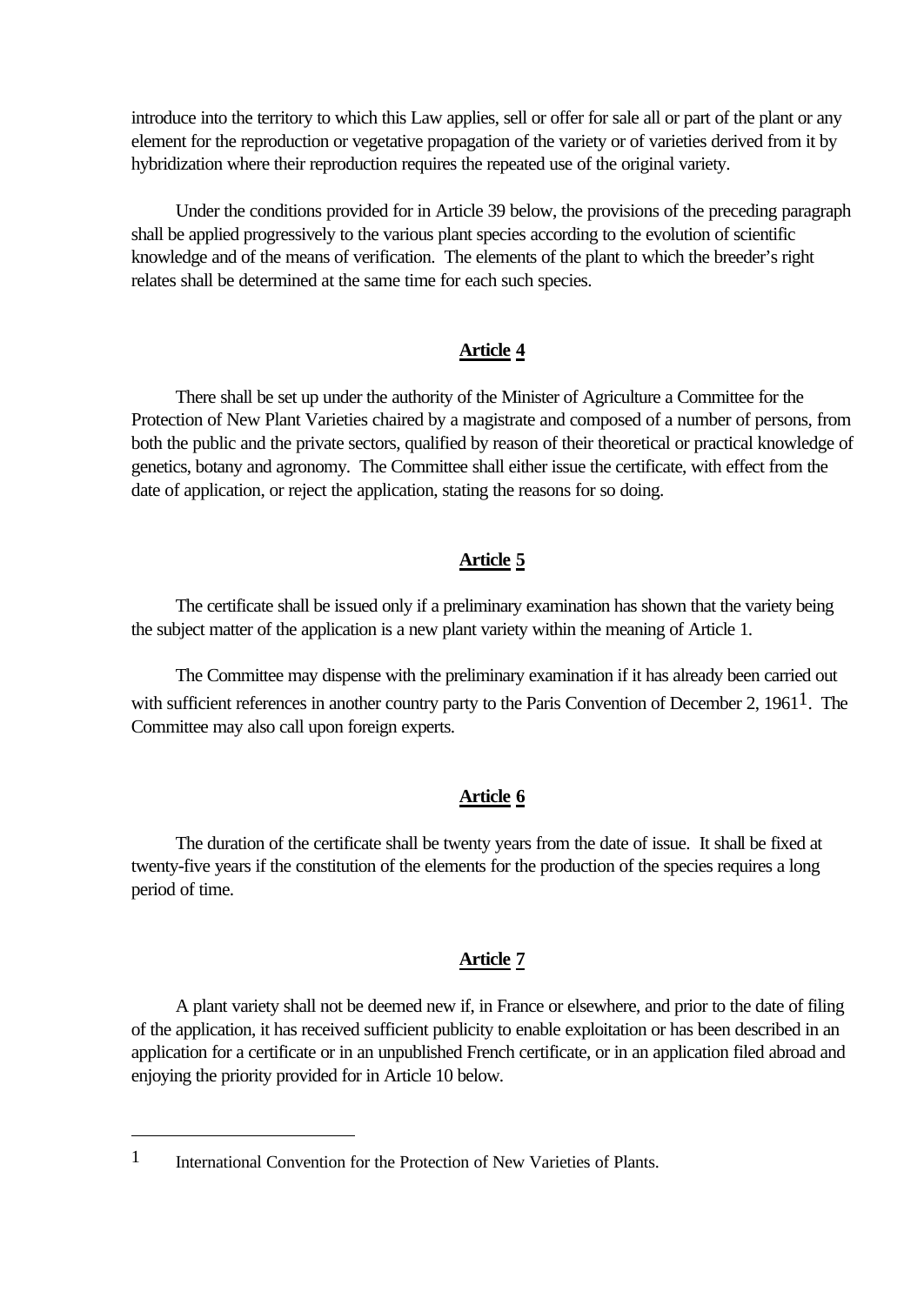The use of the variety by its breeder in tests or experiments or its entry in a catalogue or an official register of a State party to the Paris Convention of December 2, 1961, for the Protection of New Varieties of Plants, or its display in an official or officially recognized exhibition within the meaning of the Convention relating to international exhibitions signed at Paris on November 22, 1928, and amended on May 10, 1948, shall in no case, however, constitute an act of disclosure causing prejudice to the novelty of the variety.

Nor shall disclosure constituting an evident abuse in relation to the breeder cause prejudice to the novelty of the variety.

#### **Article 8**

Any act concerning a new plant variety certificate and relating to the issue of the certificate, to the transfer of ownership, to the grant of a right of exploitation or to a pledge shall have effect vis-à-vis third parties only if it has been duly published in accordance with the conditions laid down by a decree issued under Article 39 below.

## **Article 9**

The certificate shall designate the new plant variety by a denomination enabling it to be identified, without confusion or ambiguity, in any State party to the Paris Convention of December 2, 1961.

The breeder shall be under the obligation to keep at all times a vegetative collection of the protected new plant variety.

A description of the new variety shall be appended to the new plant variety certificate.

The certificate shall have effect vis-à-vis third parties as from the date of its publication.

Use of the denomination entered in the certificate shall be mandatory, as from the date of publication of the certificate, for any commercial transaction, even after expiry of the duration of the certificate.

The denomination given to the variety may not be the subject of a trademark filing in a State party to the Paris Convention of December 2, 1961. Such a filing may be made, however, as a precautionary measure, without preventing the issue of the new plant variety certificate, provided that evidence of the renunciation of the effects of the application in the States party to the Convention is produced prior to the issue of the certificate.

The provisions of the preceding paragraph shall not prevent the addition, in respect of one and the same new plant variety, of a trademark to the denomination of the variety concerned.

## **Article 10**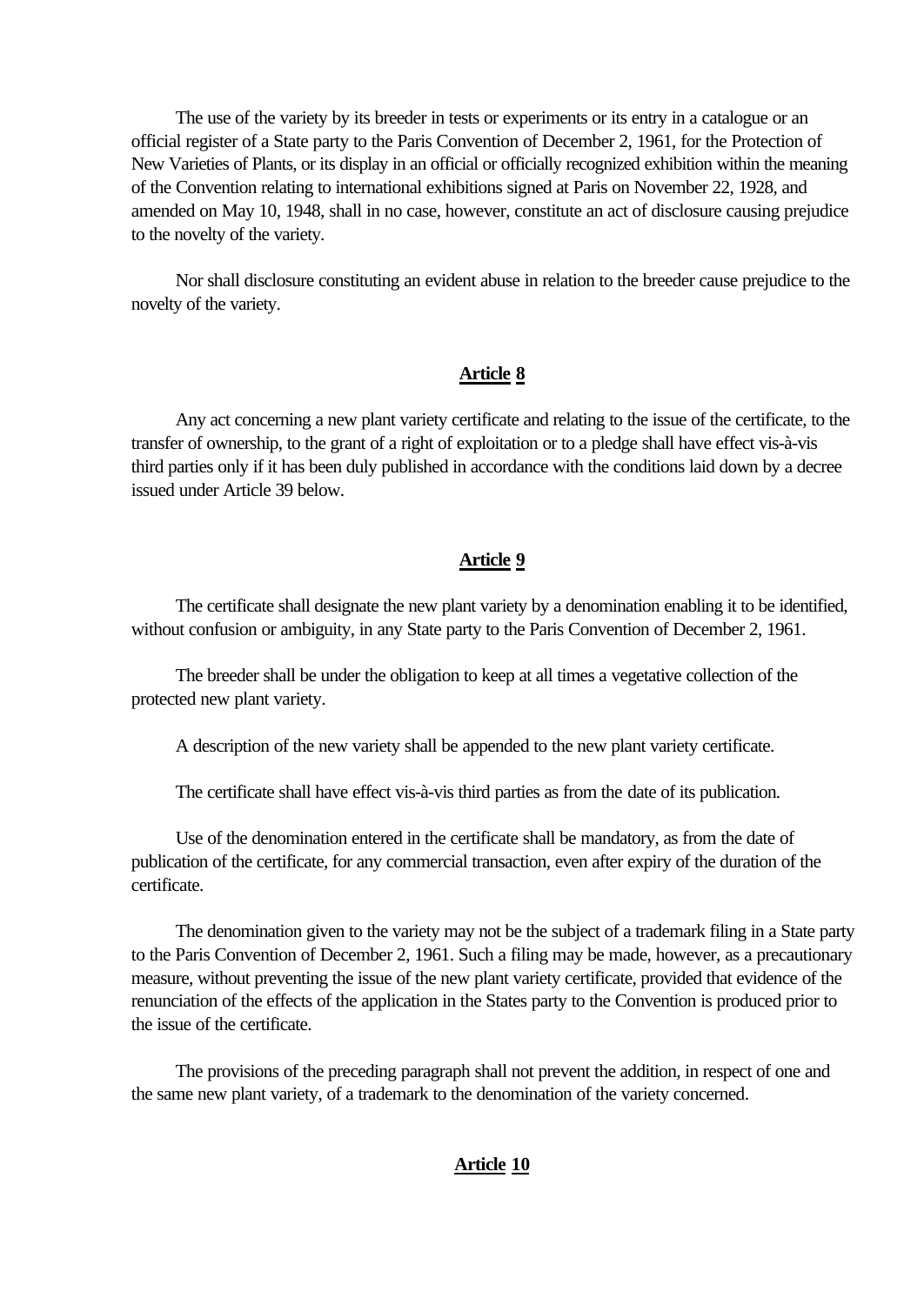(I) Any person possessing the nationality of one of the States party to the Paris Convention of December 2, 1961, or having his domicile or establishment in one of those States may apply for a new plant variety certificate in respect of varieties belonging to the genera or species mentioned in the list annexed to the said Convention or in a supplementary list drawn up under the provisions of the said Convention.

Such person may, when filing in France an application for a new plant variety certificate, claim the priority of the first application previously filed in respect of the same variety by himself or by his predecessor in title in one of the States referred to above, provided that the application in France is made not more than twelve months after the first application.

Such matters as the filing of another application, the publication of the subject matter of the application or the exploitation of the variety concerned, occurring within the period of priority, shall not constitute grounds for contesting the validity of a new plant variety certificate for which an application has been filed in accordance with the conditions provided for in the preceding paragraph.

(II) In addition to the cases provided for in paragraph (I) above, any foreigner may enjoy the protection instituted by this Law, provided that French nationals are accorded, in respect of the genera or species concerned, reciprocal protection in the State of which that foreigner is a national or in which he has his domicile or establishment.

# **Article 11**

Fees for services rendered shall be charged in respect of preliminary examination, issue of the certificate and all entries in or deletions from registers.

A fee shall be payable annually throughout the period of validity of the certificate.

The tariff of such fees shall be fixed by order of the Minister of Agriculture and the Minister of Economy and Finance.

The income from such fees shall be credited to a special section of the budget of the National Institute of Agronomic Research.

## **CHAPTER II**

#### **Ex Officio Licenses and Obligations on the Breeder**

## **Article 12**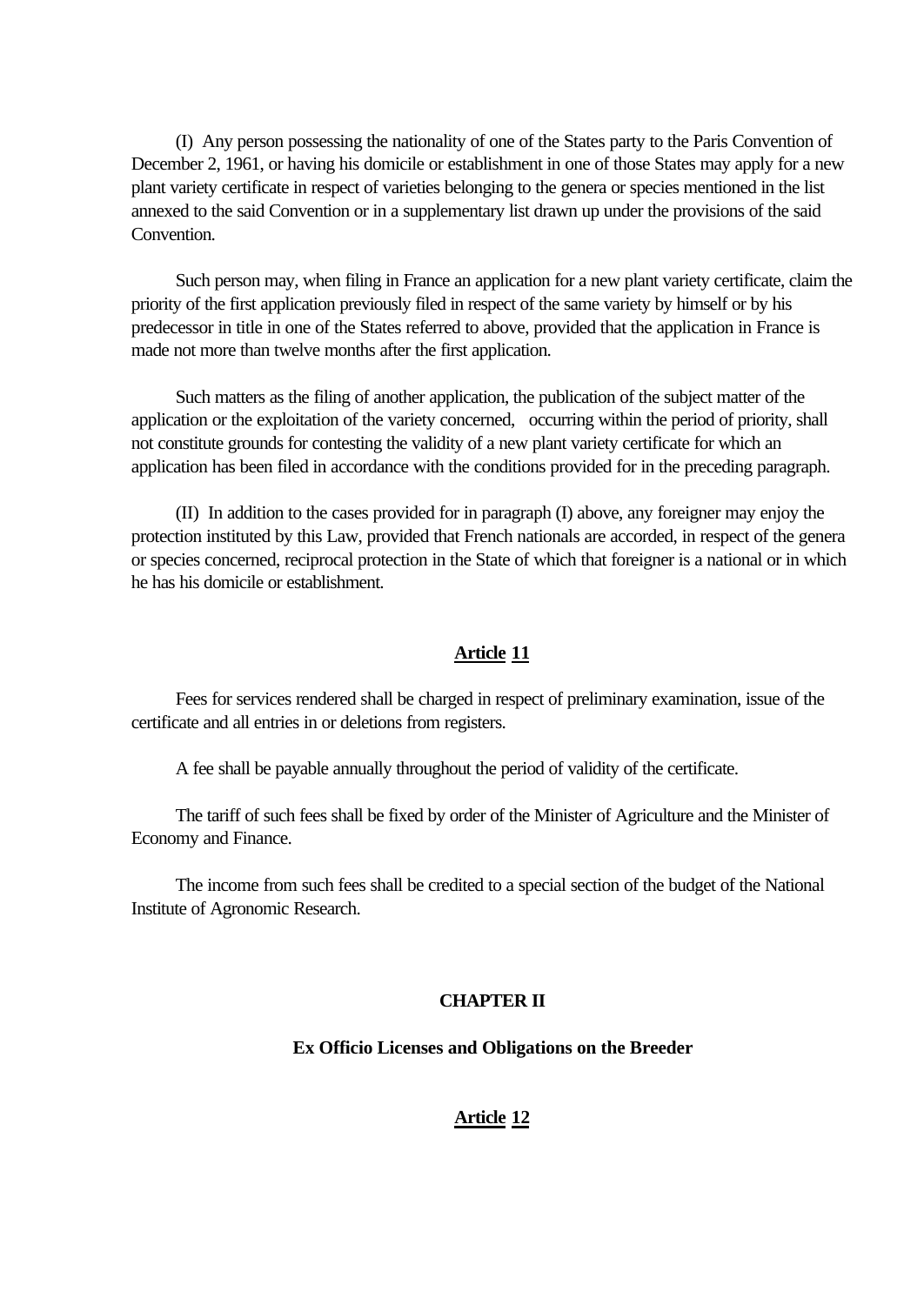A variety essential to human or animal life may be subjected to the system of *ex officio* licenses (*licence d'office*) by decree of the Council of State (*décret en Conseil d'Etat*) or, where public health is affected, by joint order of the Minister of Agriculture and the Minister Responsible for Public Health.

## **Article 13**

As from the date of publication of the order or decree subjecting new plant variety certificates to the system of ex officio licenses, any person offering appropriate technical and professional guarantees may apply to the Minister of Agriculture for the grant of a license to exploit the variety.

Such license shall be non-exclusive. It shall be granted by order under specified terms, particularly in respect of its duration and scope, but to the exclusion of the royalties arising from it.

The license shall take effect on the date of notification of the order to the parties.

In the absence of an amicable settlement, the amount of royalties shall be fixed by the court determined in accordance with Article 33 below.

# **Article 14**

Where the holder of an ex officio licence fails to comply with the prescribed conditions, the Minister of Agriculture may, upon the advice of the Committee for the Protection of New Plant Varieties, declare the license forfeited.

## **Article 15**

The State may, at any time, obtain ex officio, for the purposes of nation-al defense, a license to exploit a plant variety being the subject matter of an application for a certificate or of a new plant variety certificate, whether the exploitation is to be made by the State itself or on its behalf.

The ex officio license shall be granted, at the request of the Minister Responsible for National Defense, by order of the Minister of Agriculture. The said order shall fix the terms of the license, to the exclusion of those relating to royalties arising from its use. The license shall take effect on the date of the request for the ex officio license.

In the absence of an amicable settlement, the amount of royalties shall be fixed by the court determined in accordance with Article 33 below.

# **Article 16**

The rights deriving from an ex officio license may not be assigned or transferred.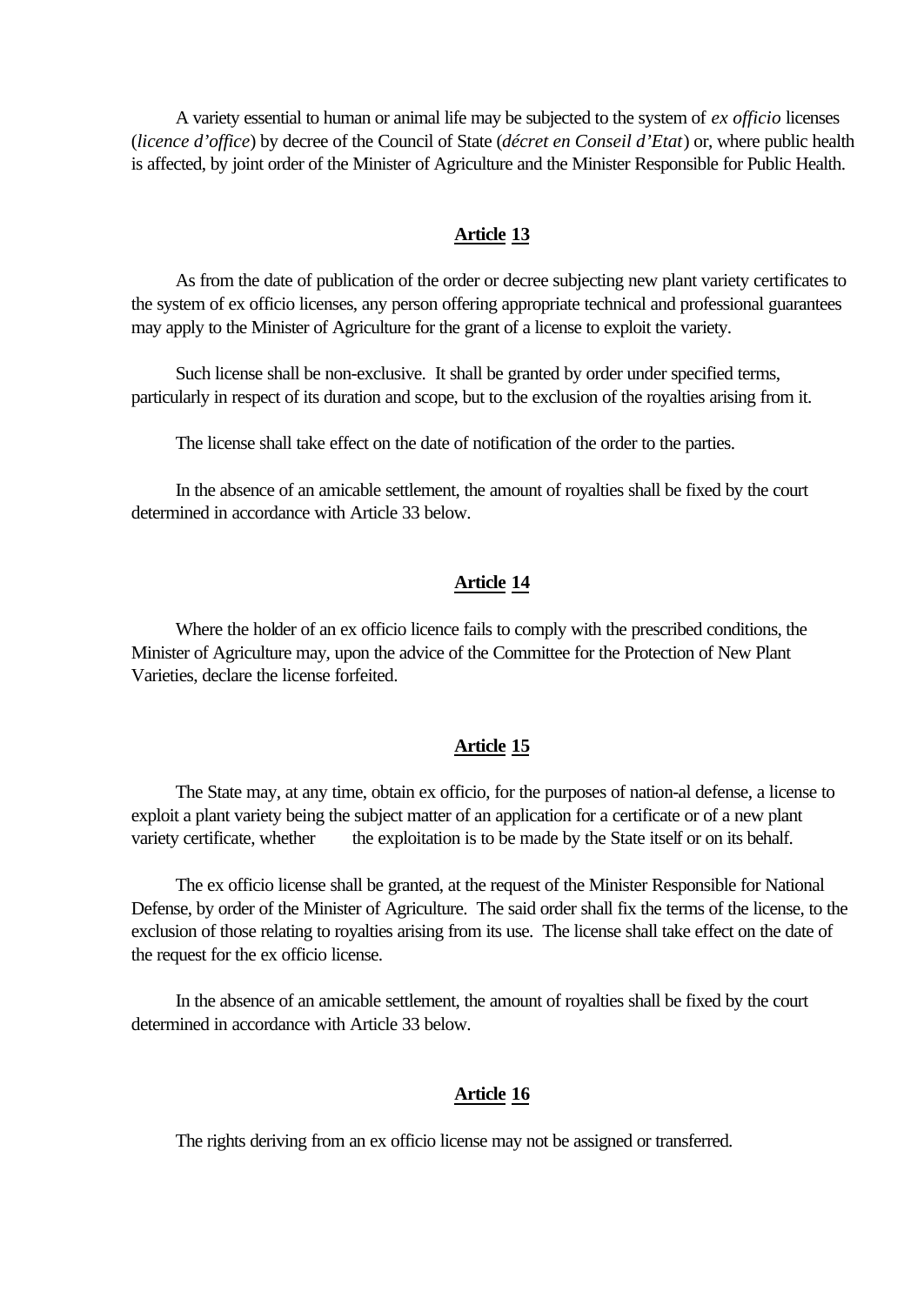#### **Article 17**

The Minister Responsible for National Defense shall be empowered to take cognizance, on a strictly confidential basis, of the applications for certificates with the Committee for the Protection of New Plant Varieties.

#### **Article 18**

A joint order by the Minister Responsible for National Defense and the Minister of Agriculture shall fix the list of the plant species whose new varieties being the subject matter of applications for a certificate may not be disclosed or exploited freely without special authorization.

Subject to Article 19, such authorization may be granted at any time. It shall be deemed to be vested *ipso jure* at the expiry of a period of five months from the filing date of the application for a certificate.

#### **Article 19**

Prior to the expiry of the period provided for in the last paragraph of Article 18, the prohibitions laid down in the first paragraph of that Article may be extended, at the demand of the Minister Responsible for National Defense, for a period of one renewable year. The extended prohibitions may be lifted at any time, under the same condition.

The extension of the prohibitions under this Article shall give rise to a right to compensation commensurate with the prejudice sustained, in favor of the owner of the application for a certificate. In the absence of an amicable settlement, such compensation shall be fixed by the courts.

# **Article 20**

A certificate owner may request revision of the compensation provided for in Article 19, at the expiry of a period of one year from the date of the final judgment fixing the amount of the compensation.

The certificate owner shall submit evidence showing that the prejudice sustained by him is in excess of the assessment of the court.

### **Article 21**

For the purposes of national defense, the State may, at any time, expropriate by decree all or part of a new plant variety being the subject matter of an application for a certificate or of a certificate.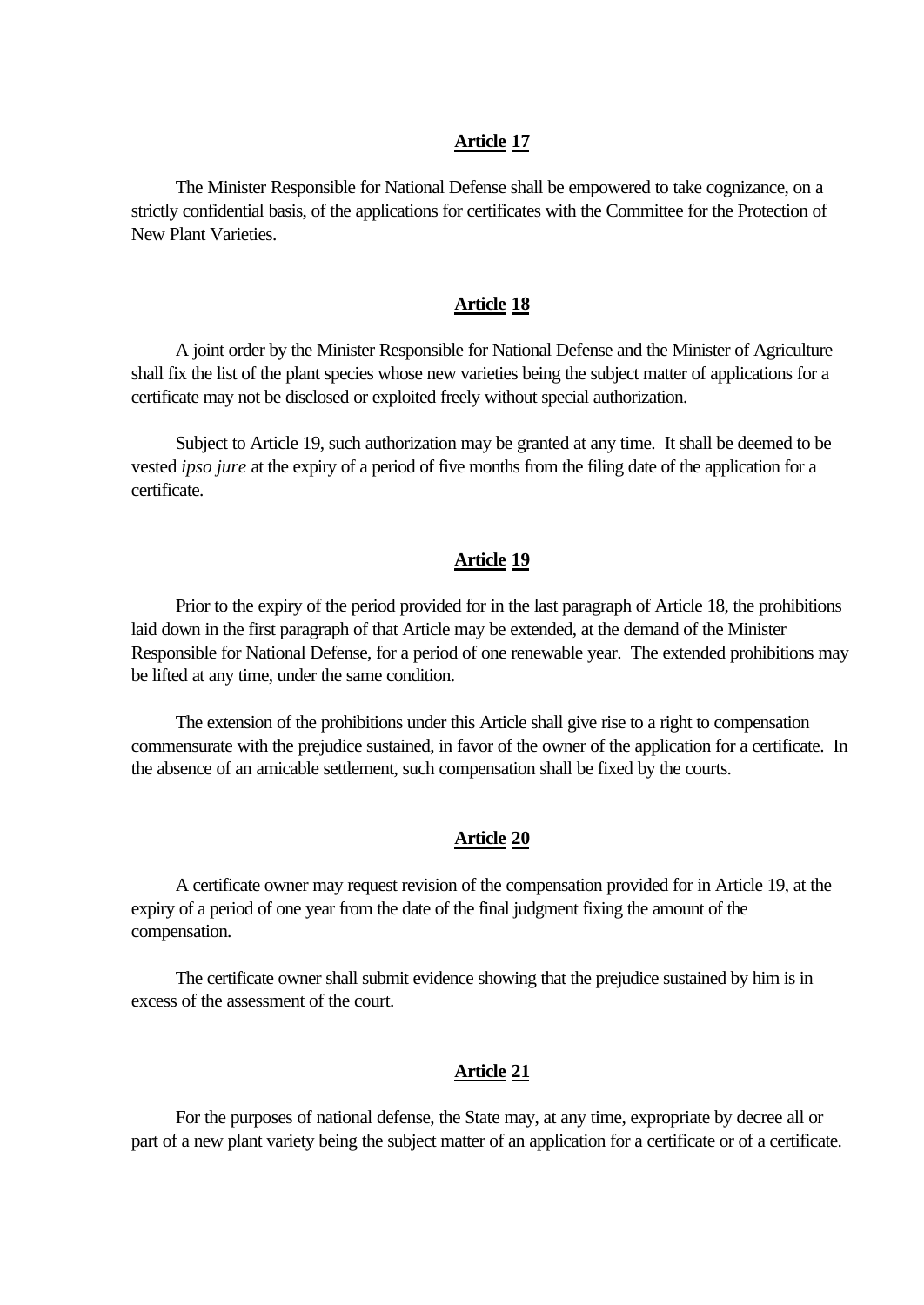In the absence of an amicable settlement, the amount of compensation for expropriation shall be fixed by the district court (*Tribunal de grande instance*).

# **CHAPTER III**

# **Forfeiture of Rights**

# **Article 22**

The rights of the owner of a new plant variety certificate shall be forfeited where--

- (1) he is unable to furnish the administration at any time with the elements of reproduction or vegetative propagation such as seeds, cuttings, grafts, rhizomes and tubers, enabling the protected variety to be reproduced with its morphological and physiological characteristics as defined in the new plant variety certificate;
- (2) he refuses to submit to inspections carried out for the purpose of checking the measures he has taken for the maintenance of the variety;
- (3) he fails to pay, within the prescribed period, the annual fee provided for in the second paragraph of Article 11.

Such forfeiture shall be declared by the Committee for the Protection of New Plant Varieties. Where it is declared in accordance with subarticle (3) above, the owner of the certificate may, within the six months following the expiry of the prescribed period, lodge an appeal for reinstatement of his rights if he can give legitimate reasons for his failure to pay the fee. Such appeal shall not, however, prejudice any rights acquired by third parties. The final decision declaring forfeiture of rights shall be published.

# **CHAPTER IV**

# **Infringement, Legal Proceedings and Penalties**

# **Article 23**

Any violation of the rights of the owner of a new plant variety certificate as defined in Article 3 above shall constitute an infringement for which the offender shall be liable. However, violations committed by a third party other than the person carrying out the reproduction or propagation shall constitute infringement only if they were committed with knowledge of the facts.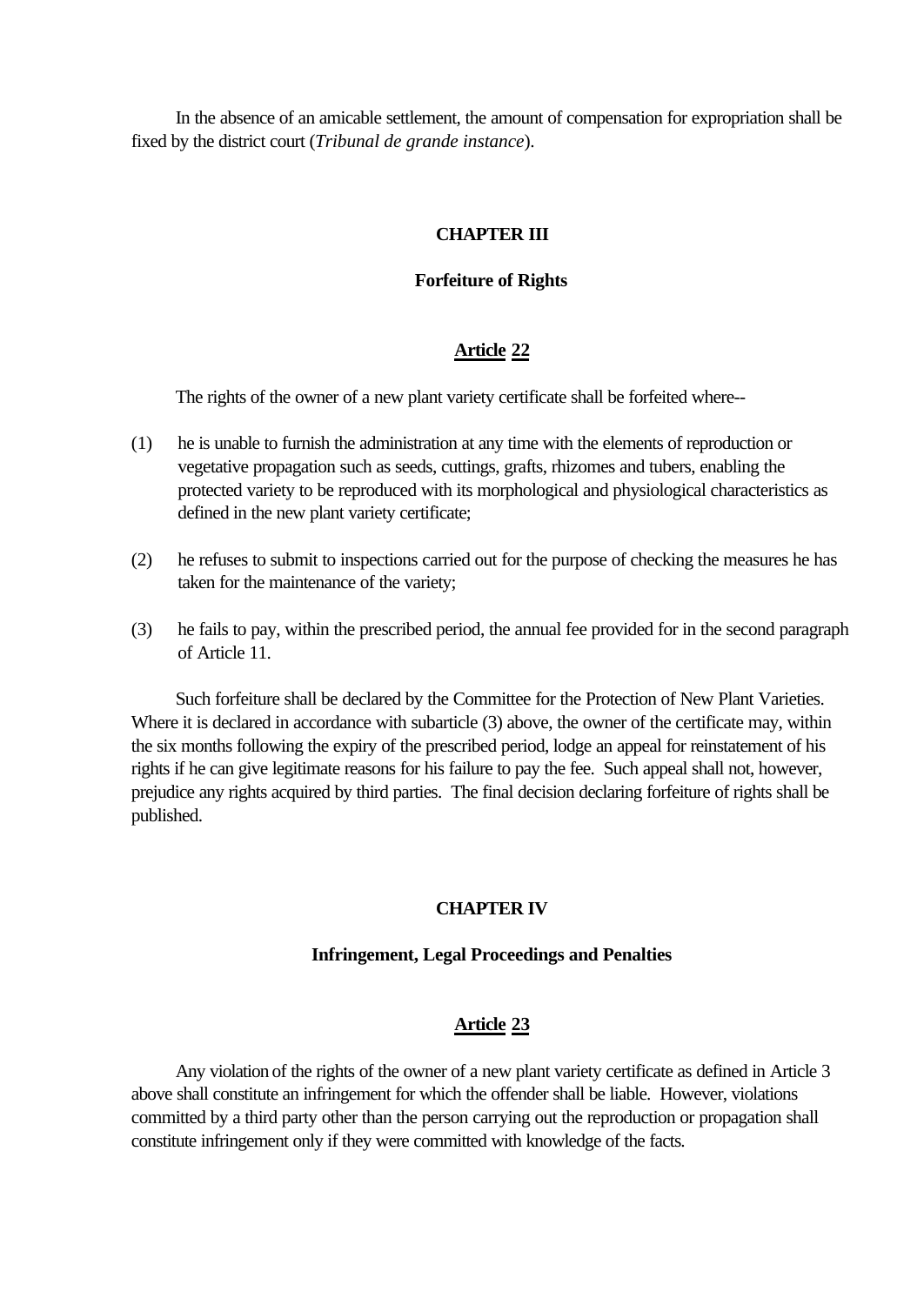Subject to the provisions Article 3, the use of the protected variety as a source of initial variation with a view to obtaining a new variety shall not constitute violation of the rights of the certificate owner.

The holder of an ex officio license under Article 12 or Article 15 and, unless otherwise stipulated, the beneficiary of an exclusive right of exploitation may institute proceedings under the first paragraph above where the certificate owner fails, after a summons, to do so.

The certificate owner shall be entitled to take part in proceedings brought by the licensee in accordance with the preceding paragraph.

Any holder of a license shall be entitled to take part in proceedings brought by the certificate owner to obtain compensation for the prejudice that he personally has sustained.

### **Article 24**

Any intentional violation of the rights of the owner of a new plant variety certificate, as defined in Article 3, shall constitute an offense punishable by a fine of from 2,000 to 15,000 francs. In the event of recidivism, a sentence of imprisonment of from two to six months may also be passed. Recidivism shall have occurred, within the meaning of this Article, when the accused has been convicted of the same offense during the five preceding years.

# **Article 25**

Public proceedings for the imposition of the sentences provided for in the preceding Article shall be instituted by the public prosecutor only upon formal complaint of the injured party.

The criminal court (*tribunal correctionnel*) hearing the case shall make no decision until the civil court, by a decision amounting to *res judicata*, has found the offense committed. Pleas of nullity of the new plant variety certificate or of matters relating to ownership of the certificate may only be entered by the respondent before the civil court.

### **Article 26**

Acts committed prior to the publication of the issue of the certificate shall not be considered to violate the rights under the certificate. Acts committed after a true copy of the application for a certificate has been served on the party presumed liable may however be the subject of a report and prosecution.

#### **Article 27**

The owner of an application for a new plant variety certificate or of a certificate shall be entitled, with the court's authorization, to cause a detailed description to be made, with or without effective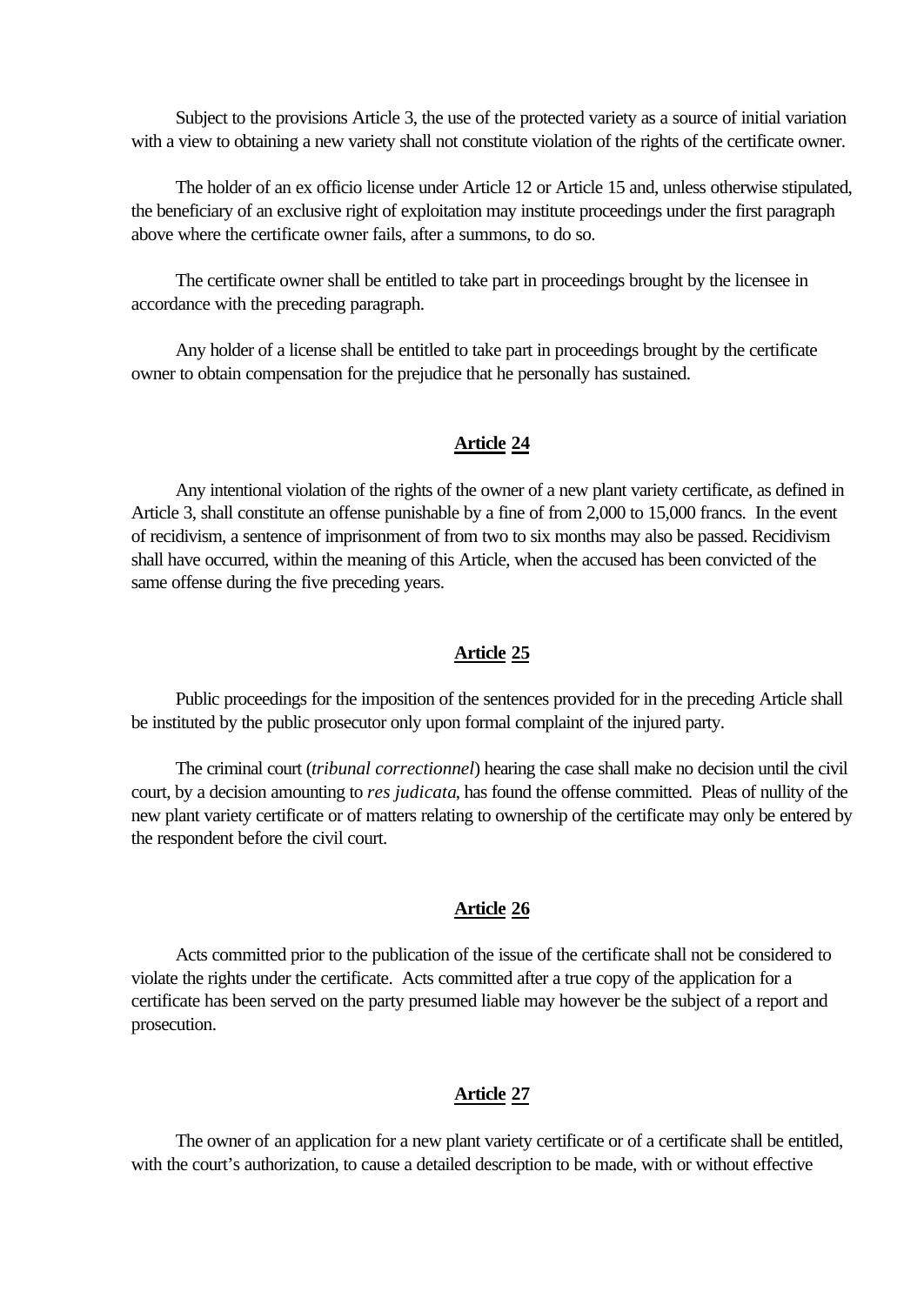seizure, of any plants or parts of plants or of any elements of reproduction or vegetative propagation alleged to have been obtained in violation of his rights. This right shall also be available to the assignee of an exclusive right of exploitation or the holder of an ex officio license, subject to the condition set forth in Article 23, third paragraph.

Where the claimant fails to petition the court within the prescribed period, the description or the seizure shall be null and void, *ipso jure*, without prejudice to any damages which may be claimed.

## **Article 28**

The civil court may order, at the request of the injured party and on its behalf, the confiscation of any plants or parts of plants or of any elements of reproduction or vegetative propagation obtained in violation of the rights of the owner of a new plant variety certificate and, where appropriate, of the instruments specifically intended for use in the reproductive cycle.

## **Article 29**

The civil and criminal actions under this Law shall be statute-barred at the end of three years counted from the acts concerned.

The institution of civil actions shall suspend the statute of limitations for criminal actions.

#### **Article 30**

Where a variety being the subject matter of an application for a certificate or of a new plant variety certificate is exploited for the purposes of national defense by the State or by its contractors, sub-contractors and subsidiary suppliers, without a license for exploitation having been granted, the court hearing the case shall have no authority to order either the discontinuance or the interruption of exploitation, or the confiscation provided for in Article 28.

If an official appraisal or a description, with or without effective seizure, is ordered by the presiding judge of the court hearing the case, the appointed law official shall refrain from proceeding with the seizure, the description and any investigation into the business if the contract for research or reproduction or propagation has a defense security classification.

The same shall apply where research, reproduction or propagation is carried out in a military establishment.

The presiding judge of the court hearing the case may, if so requested by the entitled person, order an official appraisal, which shall be carried out only by persons approved by the Minister Responsible for National Defense and in the presence of his representatives.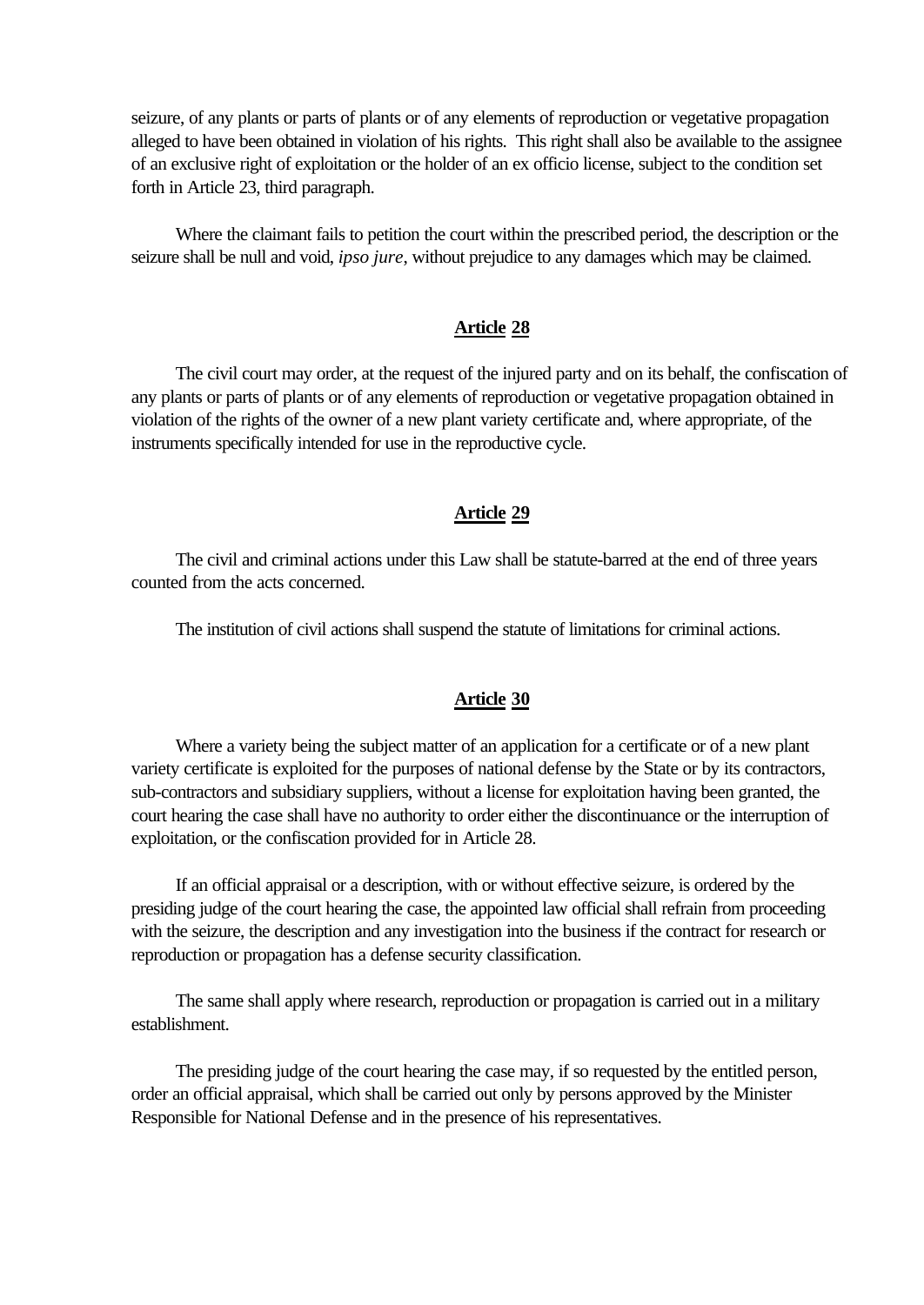The provisions of Article 26 shall not apply to applications for a new plant variety certificate the subject matter of which is being exploited under the conditions set forth in the present Article so long as such applications are subject to the prohibitions provided for in Articles 18 and 19.

The person engaged in such exploitation shall incur, ipso jure, the liability referred to in this Article.

## **Article 31**

Any person improperly claiming ownership of a certificate or of an application for a new plant variety certificate shall be liable to a fine of from 2,000 to 5,000 francs. In the event of recidivism, the fine may be doubled. Recidivism shall have occurred, within the meaning of this Article, when the accused has been convicted of the same offense during the five preceding years.

# **Article 32**

Without prejudice, should circumstances dictate, to the heavier penalties provided for violations of State security, any person who has knowingly committed a breach of the prohibitions laid down in Articles 18 and 19 shall be liable to a fine of from 3,000 to 30,000 francs. Where such violation has effectively prejudiced national defense, a sentence of imprisonment of from one to five years may also be passed.

#### **Article 33**

Any litigation arising out of this Law shall fall within the jurisdiction of the district courts and of the corresponding courts of appeal, with the exception of appeals from decrees and ministerial orders and decisions which shall fall within the jurisdiction of the administrative courts.

The Court of Appeal of Paris shall hear directly appeals from decisions of the Committee for the Protection of New Plant Varieties made under this Law.

A decree shall designate the district courts competent to hear civil actions. The number of such courts shall not be less than ten. The same decree shall also define the precincts within which the said courts shall perform the functions thus assigned to them.

## **Article 34**

(I) Article 7, second paragraph, of Law No. 68-1 of January 2, 1968, to Promote Inventive Activity and Revise the Patent System shall be supplemented as follows:

"The following, in particular, shall not constitute industrial inventions: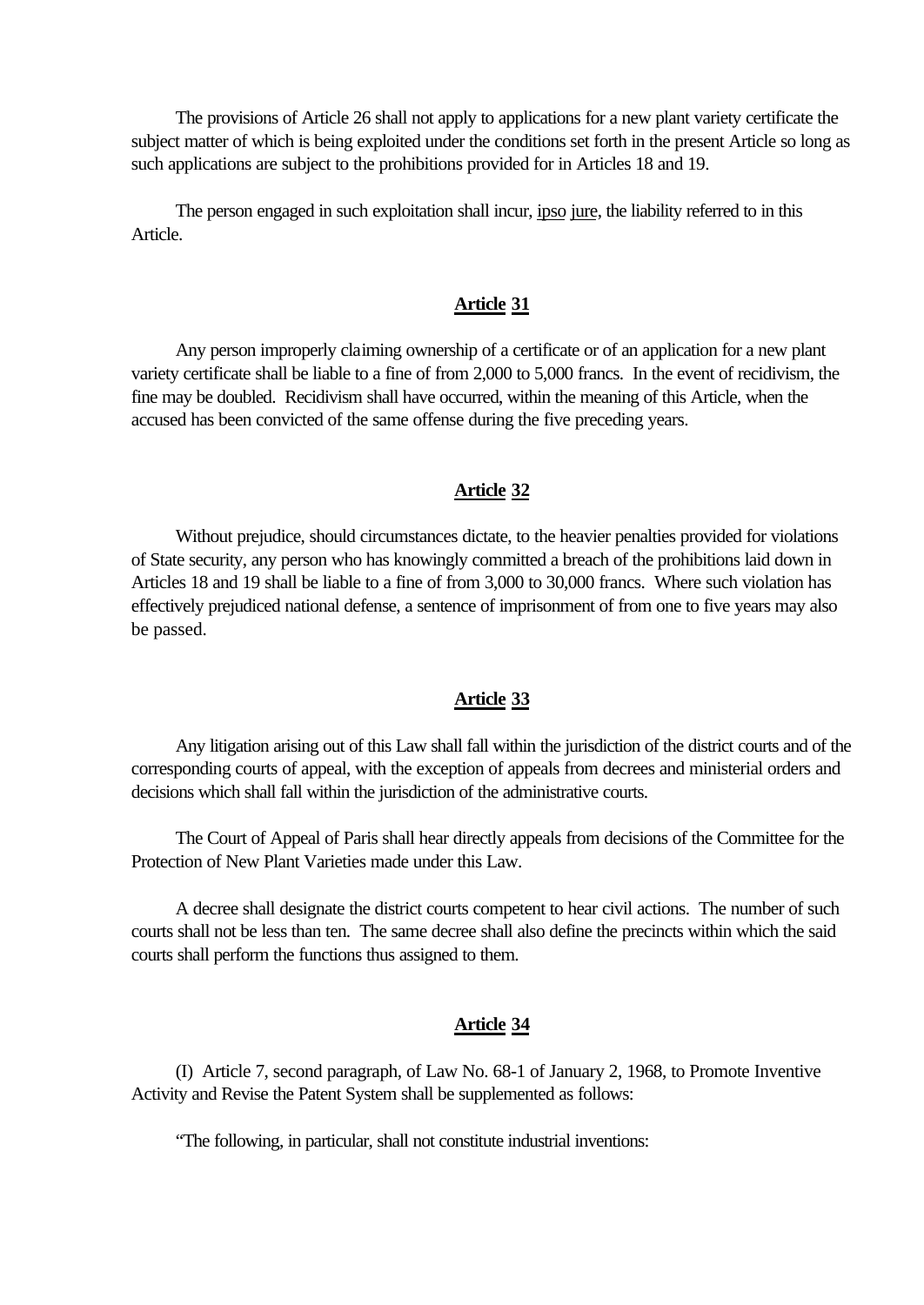(4) new plant varieties of a genus or species enjoying the protection instituted by Law No. 70-489 of June 11, 1970, on the Protection of New Plant Varieties."

(II) Article 16 of the same Law shall be supplemented as follows:

"Any patent application shall be rejected:

.....

l

(7) which relates to a new plant variety of a genus or species enjoying the protection instituted by Law No. 70-489 of June 11, 1970, on the Protection of New Plant Varieties<sup>"2</sup>

#### **Article 35**

The provisions of Articles 42 and 43 of the Law of January 2, 1968, mentioned above shall apply to applications for new plant variety certificates and to new plant variety certificates.

The same shall apply to Articles 44, 46 and 47 of the Law referred to above, the Committee for the Protection of New Plant Varieties being substituted for the National Institute of Industrial Property.

#### **CHAPTER V**

## **Miscellaneous Provisions**

#### **Article 36**

The breeder of a plant variety may apply for the protection of his rights by a certificate, if the variety has lost its character of novelty at the time of application, provided that, for less than twenty or twenty-five years, depending on the cases referred to in Article 6 above, and in any event before the entry into force of the decree provided for in Article 39 concerning the procedure for the issue of a certificate and the organization of the Committee for the Protection of New Plant Varieties, the variety in question--

.....

<sup>&</sup>lt;sup>2</sup> The Law referred to, as last amended and supplemented by Law No 78-742 of July 13, 1978, bears the title: "Patent Law" (*Loi sur les brevets d'invention*). The second paragraph of Article 7 has become the sole paragraph, subparagraph (4) has become subparagraph (b) and the introductory sentence has been amended to read as follows: "The following shall not be patentable." Subparagraph (7) of Article 16 has been repealed.